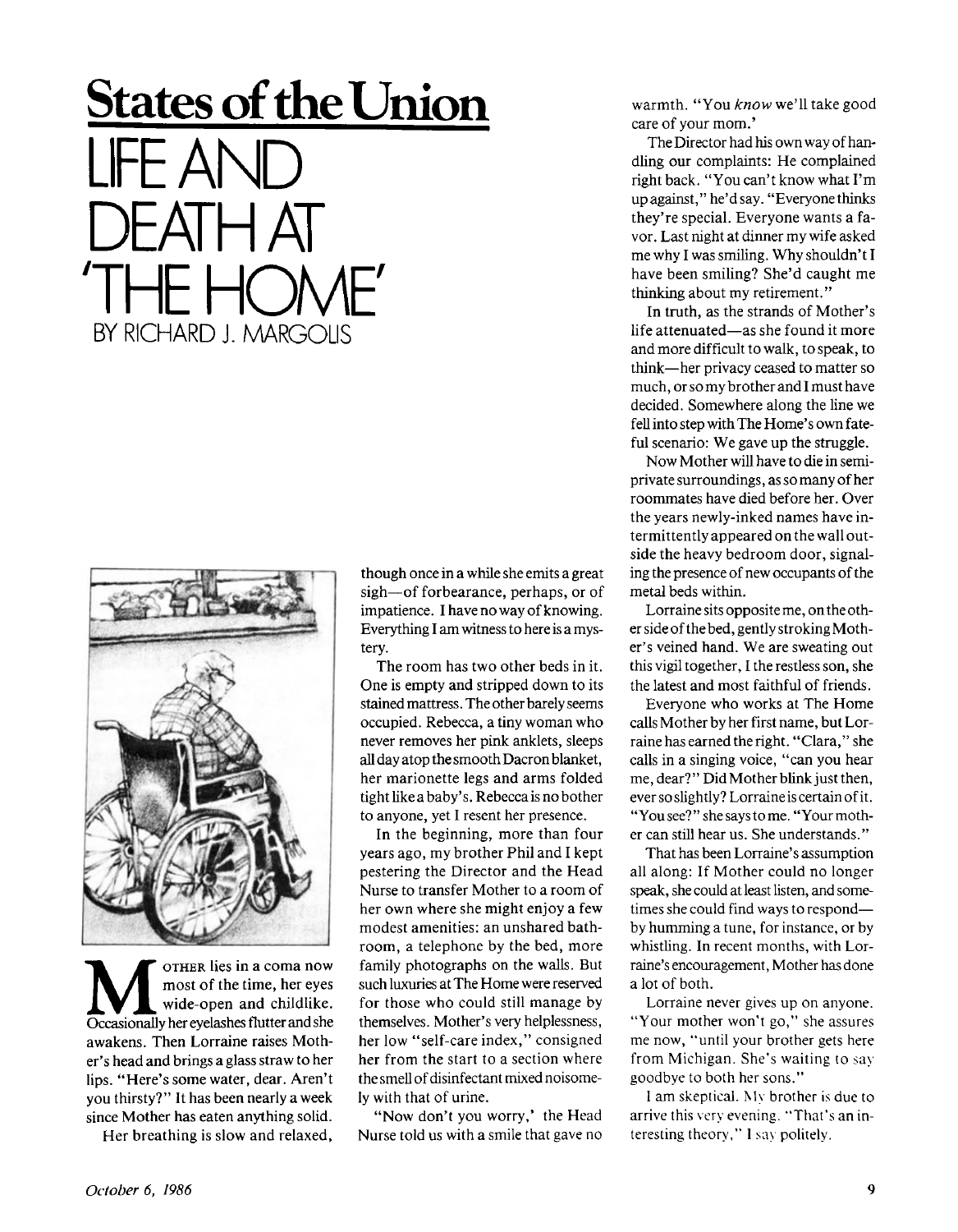Lorraine is a young artist who earns extra income as a part-time companion to residents of The Home. She and Mother have what the staff here calls "a special relationship." They fell in love at first sight. When Phil and I watched them together—when we heard Mother laugh as she let Lorraine brush the tangles out of her long, gray-black hair we were sorry we hadn't found Lorraine sooner. In our helplessness we doted on the difference she made.

It wasn't that the staff had not been doing its job, only that the job itself was defined so mechanically, so bloodlessly. The nurses and their aides fussed and bustled. They kept Mother wellscrubbed, put clothes on her back, gave her medicine, spoon-fed her, wheeled her through the corridors by day and strapped her into bed each night. In the course of performing such chores they must have touched Mother with their hands hundreds of times, but rarely out of affection. Even the most well-oiled of institutions, alas, shares with the Tin Man in *The Wizard ofOza* fatal hollowness of spirit: It possesses everything but a heart.

Parked in her wheelchair in a TV lounge or in one of those long, antiseptic hallways lined with donors' plaques, Mother must have felt terribly alone. Life of a sort buzzed all around her, but it was a life as indifferent to her own as was the constantly flickering television screen —The Home's eternal light—to which no one ever paid the slightest attention.

**SPONGETIMES When I look back at Mother's 52 months in The Home, I see her trapped in the eye of a storm, inside an institutional whirl-OMETIMES** when I look back at Mother's 52 months in The Home, I see her trapped in the eye wind composed equally of bureaucracy and bedlam. If children in a sandbox engage in what psychologists call "parallel play," then the aged in nursing homes engage in parallel pain. At The Home they seemed always in full cry, pounding their trays and shouting their torments while a staff clad in white went calmly about its business, dispensing pills, giving baths, mopping floors.

Out of all that commotion emerged ... nothing; nothing, that is, sufficiently real to engage Mother's feelings or to

address her in ways she could comprehend and reciprocate. Where were the intimacies of yesteryear, where theconnections of the heart?

There is a broader way of expressing this: Mother suffered from a type of emotional deprivation endured by nursing home residents everywhere. She was cared *for* but not, in most instances, cared *about.* 

She fought back in her fashion, especially at first, when she had the strength. Against the institutional frost she posited the gentlest of thawing agents—her warm and elegant manners. With her gency rampart she raised to make bearable a life that must have seemed beyond bearing. She would not lack for inventiveness, as I learned the very first time I telephoned her at The Home. (Incoming calls came through a pay phone in the hall, a few feet from the noisiest lounge.)

"I'm feeling much better, thank you," she informed me. "The doctor says I may be able to go home soon."

The next night I called and inquired again. "Well," she said, "the lake is beautiful and there's a nice clientele here, but the rooms are damp and the



walker clearing the way, Mother in a flowing housecoat could inch through Bedlam like some lame celestial hostess, conferring hospitality on sufferers and therapists alike.

Long after she had lost the greater part of her prodigious vocabulary, she retained a few useful phrases from the language she held dearest, the language of graciousness. *How nice to see you. Where have you been keeping yourself? Oh, perish the thought—it is I who should thank you.* 

The rituals of civility that Mother never completely abandoned were more than a reflex; they were part of the emerfood is hardly up to... hardly up to..."

"Standards?" I suggested.

"Snuff," she replied.

The following night she seemed to be back in the hospital and feeling "a little under the weather." But a few days later she was apparently visiting her cousin Esther in Ohio. "Esther and I are sharing aroom, " shetoldme. "Esther snores."

"You mean Minnie?" I asked. Minnie was Mother's first roommate at The Home.

"Minnie who?"

Seldom did I have the heart to challenge Mother's fantasies. What good would it have done to insist that she was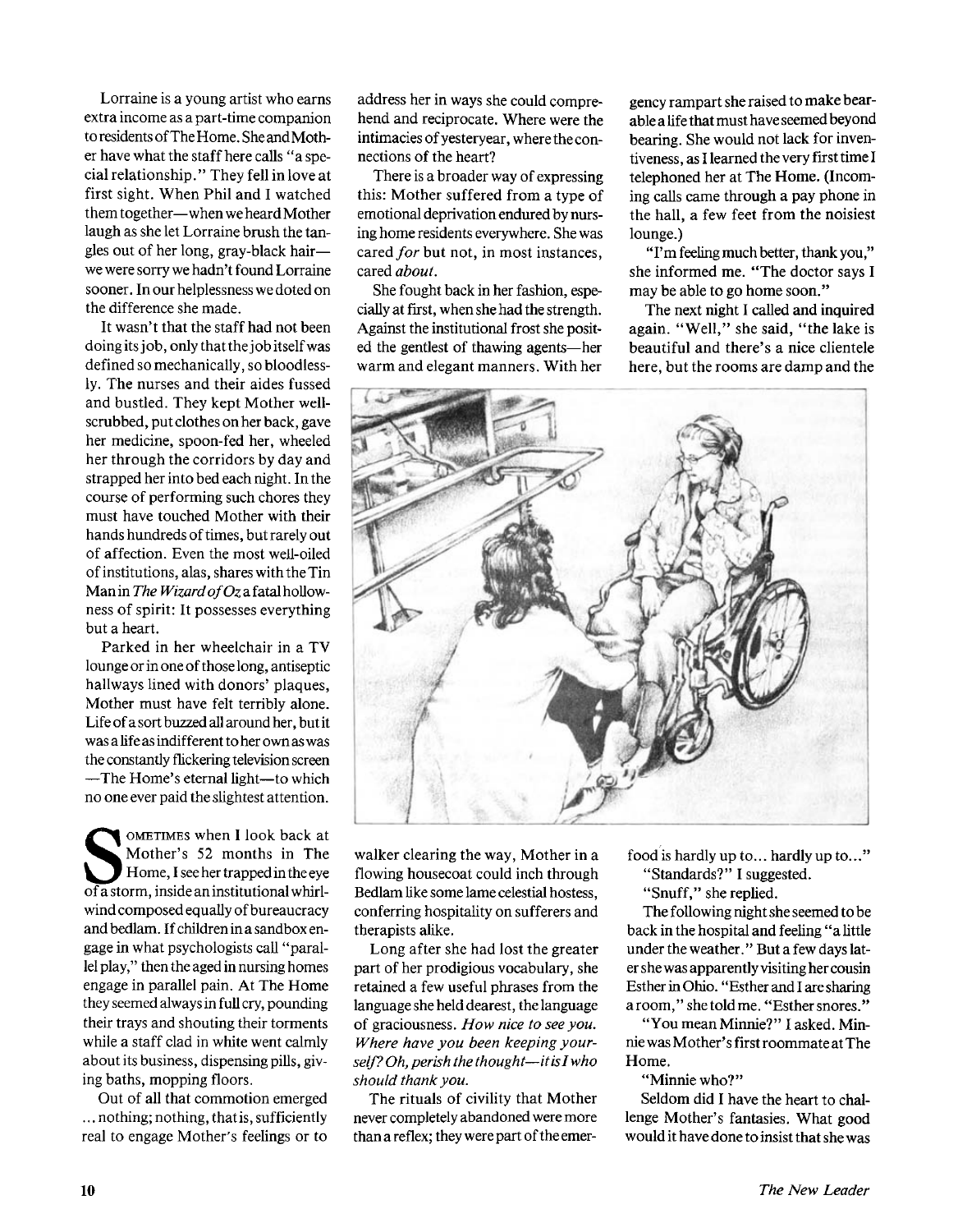not visiting Ohio, or not luxuriating at some sunny lakeside spa of her youth? Indeed, it seemed to me she had chosen to soj ourn at places more pleasant than any Phil or I could provide for her.

To be sure, the psychologists and social workers at The Home took the opposite tack. Their treatment of residents was "reality-oriented," in accord with the latest gerontological theory. A blackboard in the lunch room got updated each morning to imbue elders with a sense of the here and now:

You are living in THE HOME. Today is TUESDAY. The date is SEPTEMBER 5, 1981. The temperature outside is 56°

These were centripetal news items designed to keep residents from slipping off the mundane coil. But of what use was journalism when the news was always bad? For some like Mother, reality's strictures seemed far less appealing than imagination's privileges. As Dostoevsky's Underground Man observed, "the formula 'twice two make five' is not without its attractions."

FIL AND I, meanwhile, enter-<br>tained some fantasies of our<br>own. Chief among them was<br>our initial illusion that life at The Home **HIL AND** I, meanwhile, entertained some fantasies of our own. Chief among them was need not be lived underground; that Mother, in this place, could stay connected to the quotidian world at large. Accordingly, we kept up her subscriptions to *Time* and the St. Paul *Pioneer Press*; we maintained her memberships in sundry organizations, both local and national; we even, in a moment of foolish hope, sent her a datebook.

My brother and I should have known better. We should have taken the hint from Mrs. Pollack, who supervised "housekeeping" at The Home, when she gently suggested that we buy Mother "some appropriate clothes"—shifts and robes rather than dresses, slippers rather than shoes. These were shut-in costumes, the raiment of people with no place to go.

Or, earlier still, we might have goten the message from Banny Baer, an old family friend, after we told her that Mother was moving to The Home. " Damn!" Banny said, and that was all. The lone word assaulted our expectations . It seemed as peremptory, as final, as the slamming of a door. Yet we persisted in the charade; our wish was father to our fantasy.

Mother never did read the publications we sent her. Her reading skills had declined along with her memory. Once, as the two of us sat silently in her room, Mother pointed to a book I had written years before, a fable for children that I had dedicated to her. It had been one of the few things she'd brought with her to The Home, but now she seemed not to to The Home. The supervisor was most polite. "I must think about that," she said. "As you know, creativity is included in our daily program."

But I do not wish to be unfair to The Home, which after all pursued its own peculiar vision of excellence. The staff, by and large, was cheerful and considerate (even if the philosophy often seemed obtuse and authoritarian), and the activities offered were as varied and entertaining as one could reasonably expect. Bingo, group singing, lectures, concerts and folk dances comprised the regular fare, plus bus trips for the ambulant



recognize it. "What is this?" she asked.

I picked up the book and began reading aloud. The story, about a fish's comic attempts to persuade a hungry bear not to eat it, instantly delighted Mother. She took the book from me. Now it was her turn to read aloud, haltingly, her index finger sliding from one word to the next. It had been a long time since I'd seen her so utterly engaged, and so enchanted.

The next morning I sought out a floor supervisor to tell her how much Mother had enjoyed the story. I suggested that other residents might also benefit, and 1 offered to donate some children's books and visits by volunteers to the bedridden.

The Home's facilities included a beauty shop on the first floor, a chapel off the lobby, and a physical therapy unit in the basement. At one time or another Mother partook of all those services and more. There was a period, in fact—perhaps spanning much of her second year there—when she seemed remarkably in tune with The Home's institutional rhythms, i could almost believe shew as content.

Phil and 1 traveled to St. Paul as often as we could. It didn't seem to matter which one of us went there; the routine